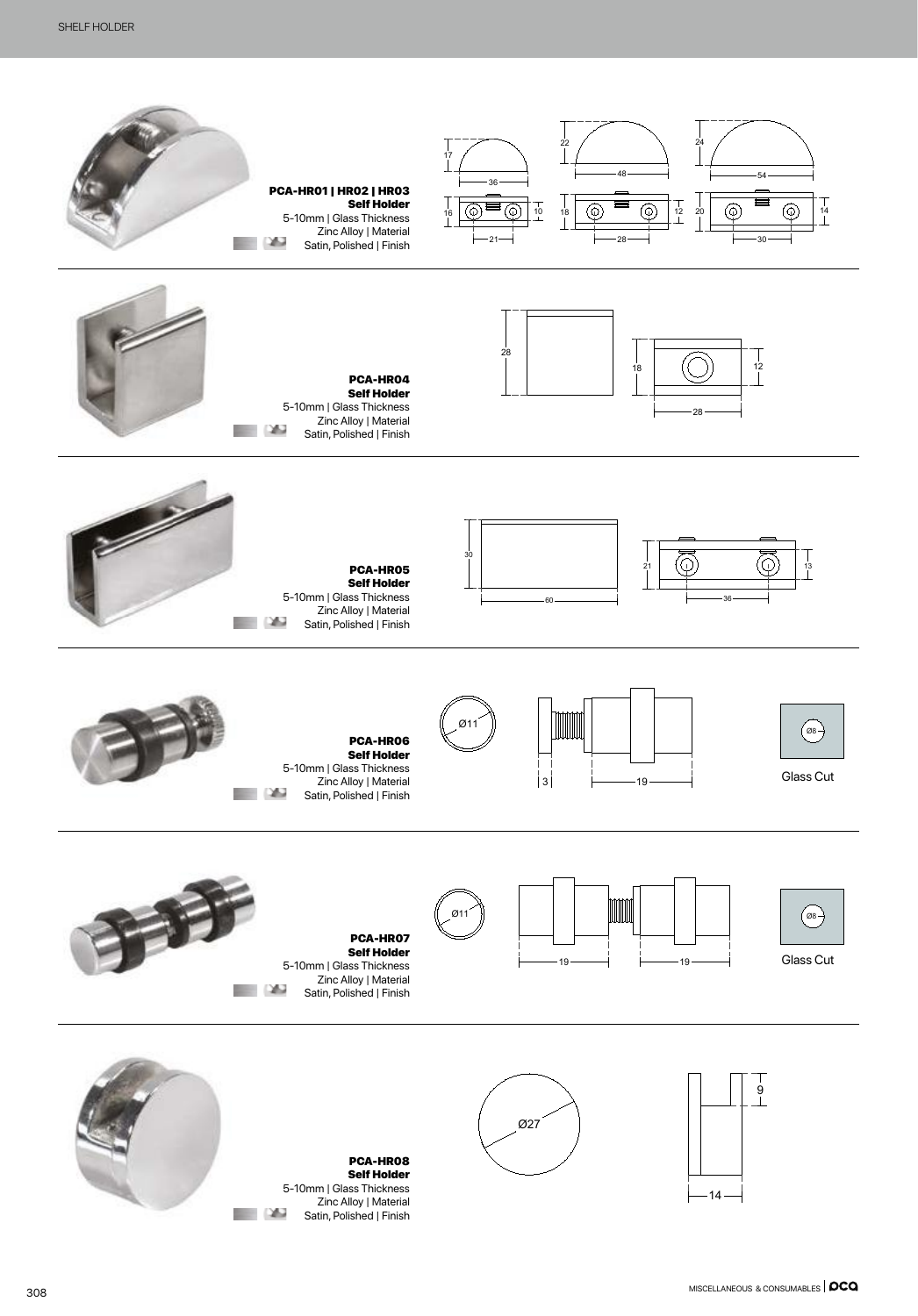

PCA-HR20 Self Holder 5-10mm | Glass Thickness Zinc Alloy | Material Satin, Polished | Finish

20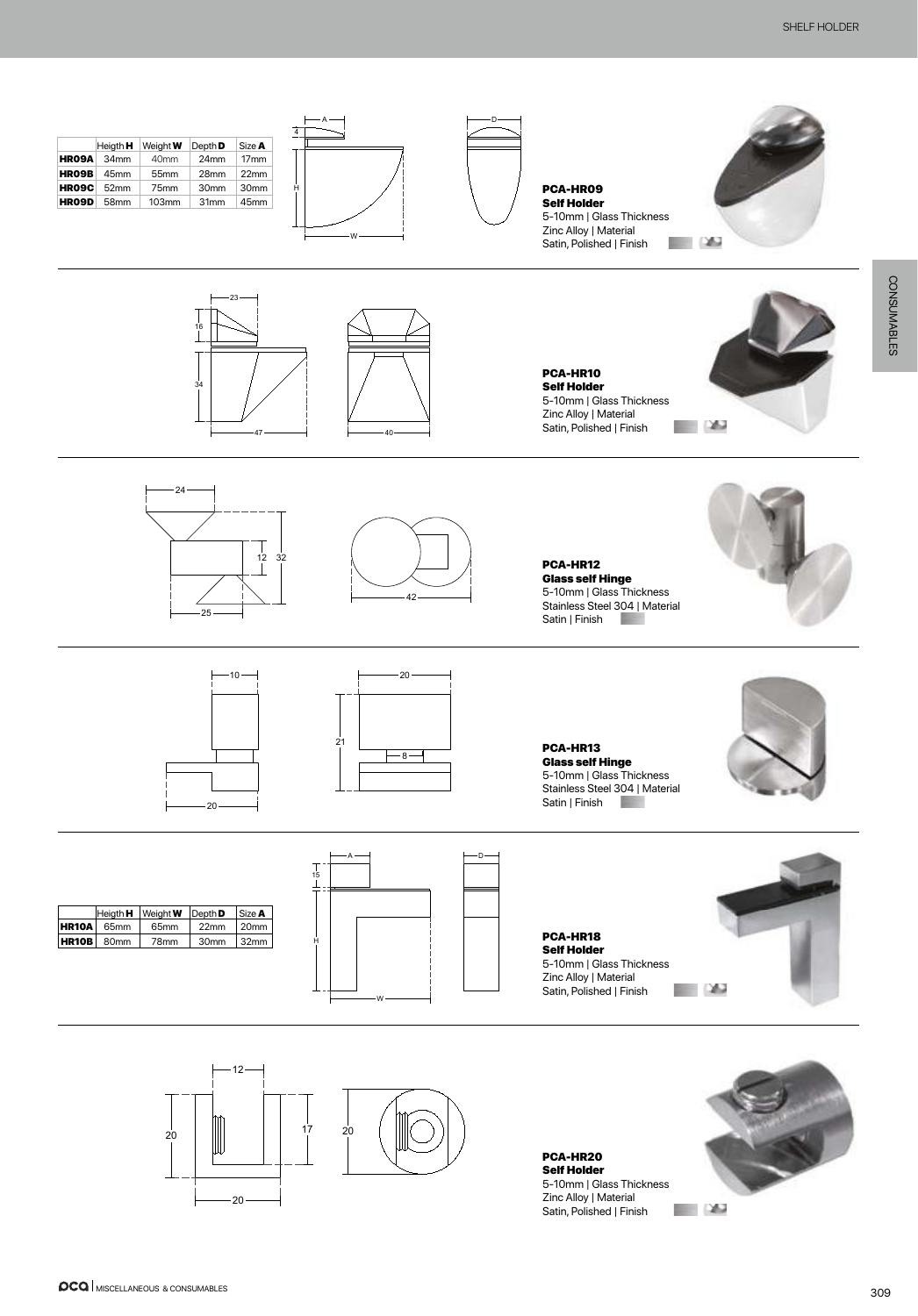